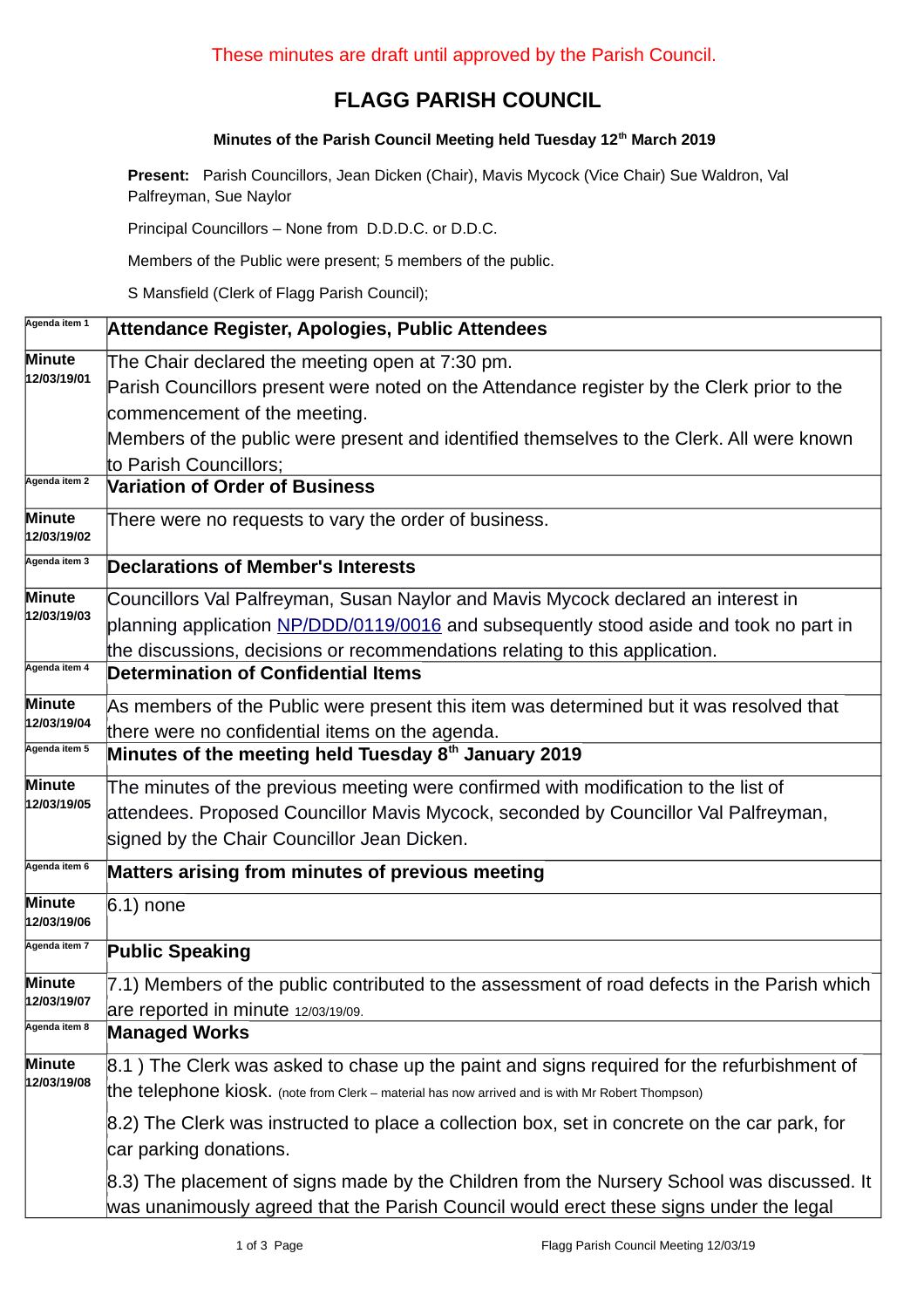## These minutes are draft until approved by the Parish Council.

|                              | powers held by Parish Councils for placement of signs and street furniture.                                                                                                                                                                                                                                                                                                                                                                                                                                                                                                                                             |  |  |  |  |  |
|------------------------------|-------------------------------------------------------------------------------------------------------------------------------------------------------------------------------------------------------------------------------------------------------------------------------------------------------------------------------------------------------------------------------------------------------------------------------------------------------------------------------------------------------------------------------------------------------------------------------------------------------------------------|--|--|--|--|--|
| Agenda item 9                | <b>Reporting of Highway Defects</b>                                                                                                                                                                                                                                                                                                                                                                                                                                                                                                                                                                                     |  |  |  |  |  |
| Minute<br>12/03/19/09        | 9.1) There are potholes on Main Road where Severn Trent Water laid pipes. The places dug<br>up by them have begun to subside. The Clerk is instructed to report these to Severn Trent as<br>well as Derbyshire Highways. These are located from Dalehead Farm to Moorfield<br>Bungalow.                                                                                                                                                                                                                                                                                                                                 |  |  |  |  |  |
|                              | 9.2) There has been flooding and residual mud on the road between No3 Mycock Lane and<br>Knotlow Corner. Clerk to inform DDC Highways.                                                                                                                                                                                                                                                                                                                                                                                                                                                                                  |  |  |  |  |  |
| Agenda item 10               | <b>Policies and Procedures.</b>                                                                                                                                                                                                                                                                                                                                                                                                                                                                                                                                                                                         |  |  |  |  |  |
| <b>Minute</b><br>12/03/19/10 | $ 10.1\rangle$ It was noted that all Parish Councillors and any other persons wishing to stand for<br>election as Parish Councillor should collect nomination forms from Matlock Town Hall or<br><b>Bakewell Agricultural Centre.</b>                                                                                                                                                                                                                                                                                                                                                                                   |  |  |  |  |  |
|                              | $ 10.2\rangle$ The Parish Precept was set at the same level as in previous years therefore there was<br>no provision made for any increase in staff costs. In order for the Parish Council to be<br>compliant with employment legislation and offer holiday pay and pension contributions to<br>staff, the Clerk agreed to take a reduction in paid working hours to ensure that total staff<br>costs did not increase. However, the Clerk's holiday pay entitlement for the current financial<br>year was not agreed to be paid at this meeting and remains on file as an outstanding<br>payment in the sum of £57.50. |  |  |  |  |  |
| Agenda item 11               | Planning                                                                                                                                                                                                                                                                                                                                                                                                                                                                                                                                                                                                                |  |  |  |  |  |
| <b>Minute</b><br>12/03/19/11 | Planning:<br>11.1) NP/DDD/0119/0016 Main Road Flagg Retrospective planning application for small<br>game rearing unit including change of use of land. 07 Jan 2019.<br>The Parish Council instructed the Clerk to comment as follows; The Parish Council objects to<br>this retrospective application because it has concerns about this development because of<br>the noise from the bird species (particularly guinea fowl) that are intended to be kept in this<br>unit. Also, it is not clear why change of use is required from "agricultural" to "game rearing".                                                  |  |  |  |  |  |
| Agenda item 12               | <b>Chair's Announcements</b>                                                                                                                                                                                                                                                                                                                                                                                                                                                                                                                                                                                            |  |  |  |  |  |
| <b>Minute</b><br>12/03/19/12 | 12.1) The Chair announced that some members of the Parish Council, including the Chair,                                                                                                                                                                                                                                                                                                                                                                                                                                                                                                                                 |  |  |  |  |  |
| Agenda item 13               | would not be seeking re-election on 2 <sup>nd</sup> May 2019.<br><b>Updates from the Clerk including Correspondence Received</b>                                                                                                                                                                                                                                                                                                                                                                                                                                                                                        |  |  |  |  |  |
| <b>Minute</b><br>12/03/19/13 | $ 13.1\rangle$ All funds have now been recorded as collected from the ground rents due to the<br>Parish Council as at 1 <sup>st</sup> September 2018.<br>13.2) The funds collected over the previous four years from ground rents due to the Parish<br>Council, including those due on $1st$ September 2018 recorded in minute 12/03/19/13 above<br>have been totalled and distributed to Widows of the Parish as per the traditional procedures<br>of the St Thomas' Day Robert Dale Charity Fund.                                                                                                                     |  |  |  |  |  |
| Agenda item 14               | <b>Finance</b>                                                                                                                                                                                                                                                                                                                                                                                                                                                                                                                                                                                                          |  |  |  |  |  |
| <b>Minute</b><br>12/03/19/14 | 14.1) Current Account balance stands at £3497.49 - bank statement at 5 <sup>th</sup> March 2019.<br>14.2) Cash Account Balance £3.02p.                                                                                                                                                                                                                                                                                                                                                                                                                                                                                  |  |  |  |  |  |